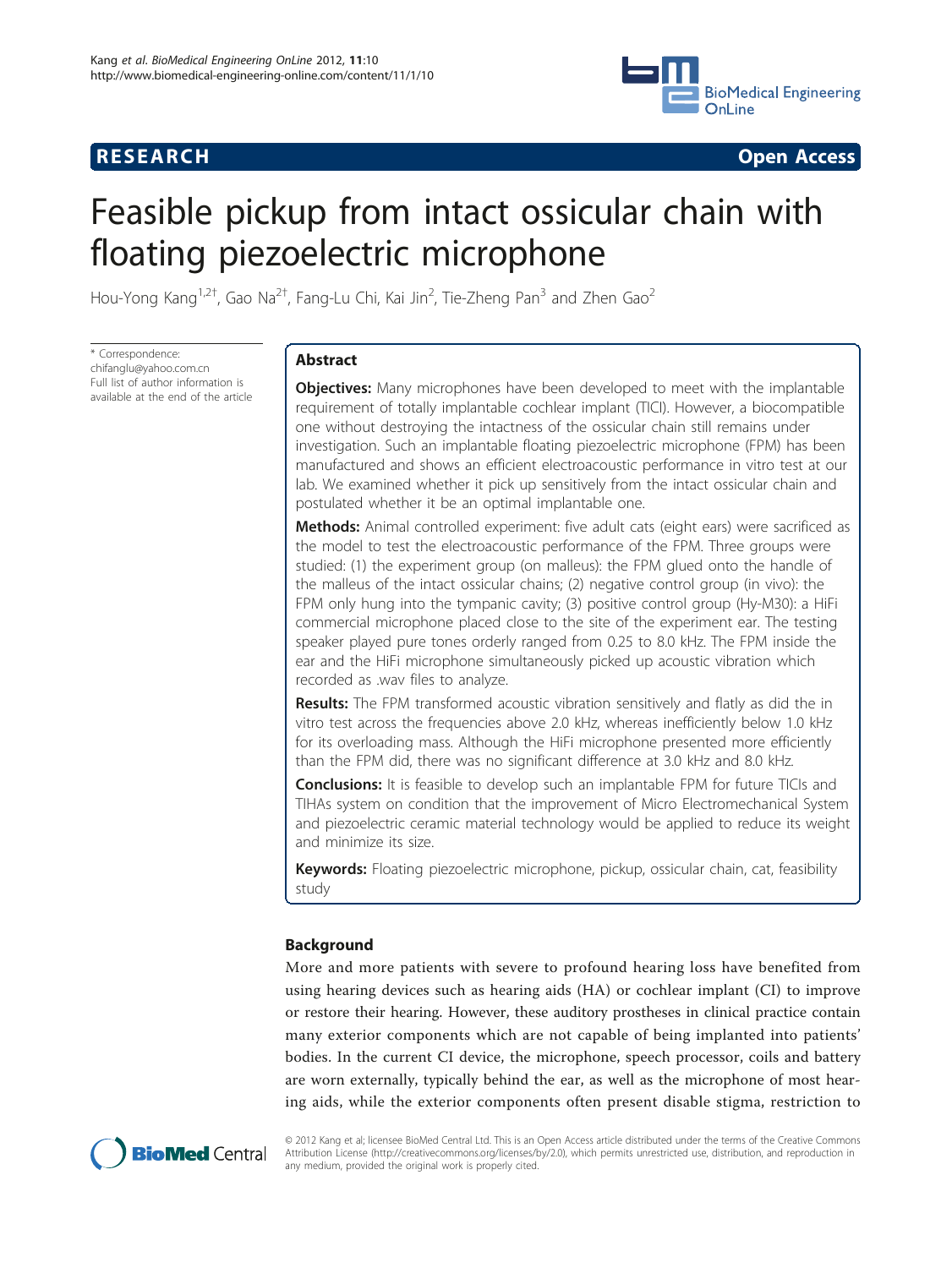swimming and many other sports, inevitability of silence sleep (7/24 hour). There are more disadvantages of such devices, e.g. repeated inflammation of the auditory canal, feedback noise, limited speech comprehension, etc. [[1-3](#page-9-0)].

A totally implantable cochlear implant (TICI) and totally implantable hearing aids (TIHA) would alleviate these inconveniences, but awaiting several technological advancements to overcome many challenges. One significant challenge must occur in the development of a high-performance implantable microphone, which must detect desired acoustic signals in the presence of undesired signals [\[4\]](#page-9-0). Unfortunately, no affordable TICI or TIHA system is commercially available except only one brand of TIHA (the Esteem® system) [\[5](#page-9-0)], but limited to its expensive price to date. It is, therefore, desirable to develop high performance affordable implantable microphone for TIHA and TICI systems.

Several research groups [[6](#page-9-0)-[9](#page-10-0)] have focused on developing miniature transducers which rely on piezoelectric or electromagnetic effects to be used as the implantable microphone system. There is no desirable implantable microphone system because of impractical reason. Using such an applied implantable microphone would cause surgeons to destroy the intactness of the ossicular chain (e.g., when the Envoy Esteem microphone is implanted into tympanic cavity, the long process of the incus must be cut down. Therefore, the intactness of ossicular chain is destroyed. Its coupling site is somewhat difficult to provide a firm junction with the ossicular).

Recent advances in technology, in particular in advanced piezoelectric ceramic materials and micro electromechanics system (MEMS) technology provide a suitable miniature implantable microphone which are available to make the TIHA and TICI systems feasible. High piezoelectric coupling coefficients of PZT-based material systems can be employed to fabricate actuators in micro electromechanical systems (MEMS) offering displacements [[10,11\]](#page-10-0). Moreover, the MEMS microphone has been developed to reduce its bulk of volume and mass [[12](#page-10-0)]. Many research groups are utilizing the miniature piezoelectric microphone since the above mentioned substantial improvements. A MEMS piezoelectric accelerometer, attached on the umbo, demonstrates the capability of detecting normal conversation, and is proposed as a feasible implantable middle ear microphone for the TICI [[13,14\]](#page-10-0).

Since 2001, our team has focused on the investigation of the use of miniature piezoelectric transducers for future totally implantable microphones [\[15-19\]](#page-10-0). In 2004, we designed a piezoelectric transducer fixed onto the head of the cat malleus after removing its incus. Its frequency response curve (FRC) mirrored that of the external microphone [[2](#page-9-0)]. Then in 2009, we developed a unibody piezoelectric ceramic transducer but without biocompatible capsule [[16\]](#page-10-0). This transducer can be totally implanted into the cat tympanic cavity by binding it with the handle of the malleus. It detected an audible acoustic signal with an approximately flat FRC and a maximal output of -13.16 dB Volt p-p value at 15 kHz. However, we wondered whether such a transducer with a miniature biocompatible unibody structure could pick up acoustic vibration efficiently without destroying the intact ossicular chain, and whether it could be accommodated into the tympanic cavity.

Recently we developed and fabricated a prototype floating piezoelectronic microphone (FPM), which was integrated with a low noise preamplifier and then encapsulated with a piece of thin titanium crust to form a miniature unibody structure, based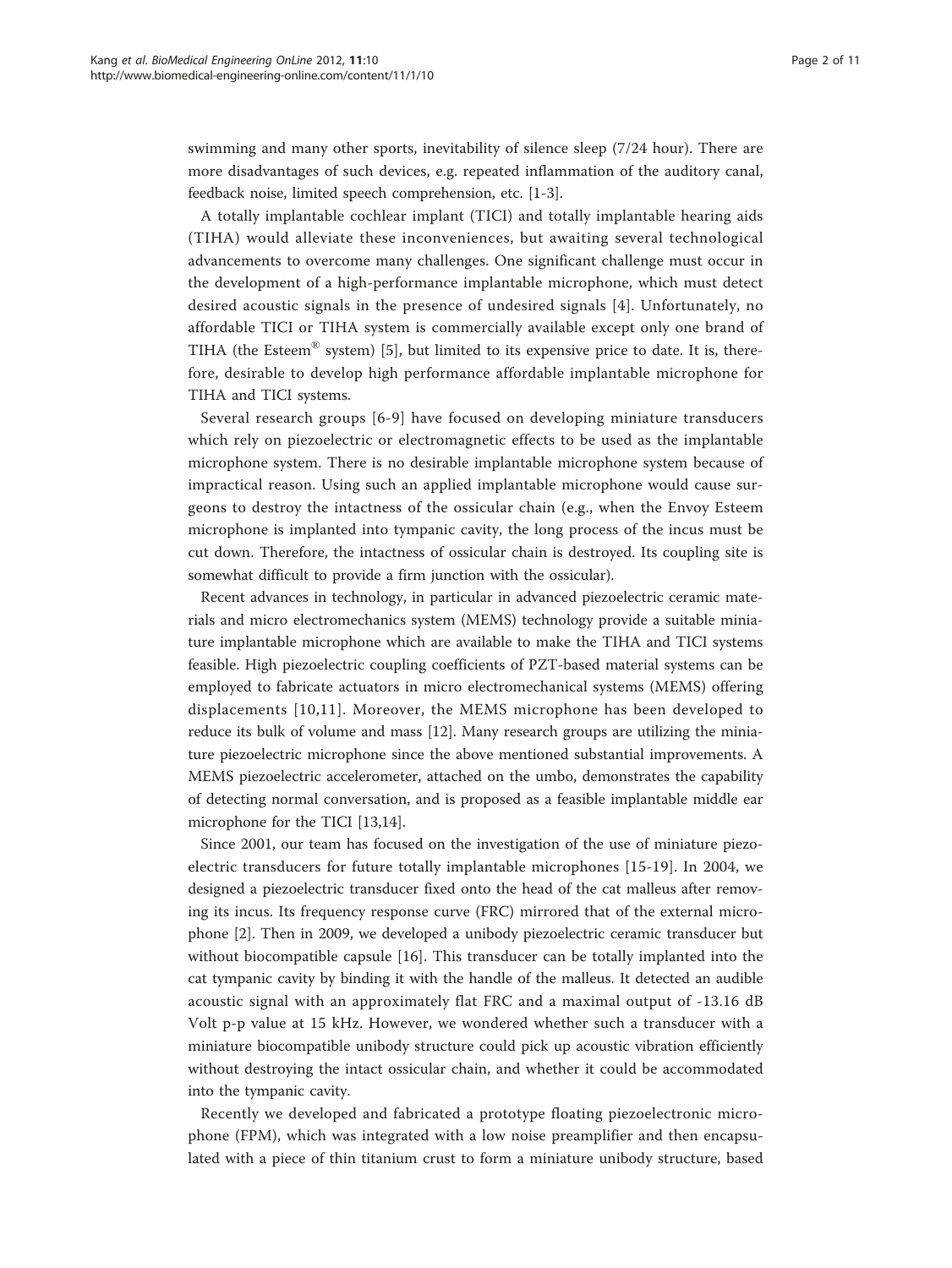on MEMS technology. The overall FPM can be coupled with the handle of malleus and be driven by acoustic vibration. In this study, we performed an acute animal experiment to examine whether it could pick up the pure tones from the intact cat ossicular chain. We also evaluate its feasibility of being improved as an implantable microphone for the future TICIs and TIHAs.

# Materials and methods

#### Floating piezoelectric microphone (FPM)

The miniature floating piezoelectric microphone was mainly constructed with one piece of piezoelectric ceramic bimorph element (PCBE) and one chip of preamplifier, capsulated with a piece of thin titanium crust that shaped the single cantilever structure. The PCBE was 4.5 mm long, 1.0 mm wide and 0.3 mm thick, manufactured by Kunsan Pante Electronic Ceramic R&D Center, China; the preamplifier, LMV 1032, was 1.18 mm by 1.18 mm by 0.35 mm, manufactured by National Semiconductor Co, Ltd, USA; the titanium alloy crust (Ti6Al4V standard grade) was 0.10 mm in thickness. The size of FPM was 5.0 mm by 1.5 mm by 1.2 mm; and its total mass including cables was 38.4 mg (Figure 1). The FPM was shaped into a rectangular cross section, so that it could be totally implanted into cat tympanic cavity (approximately 10 mm by 9.0 mm by 2.5 mm) by way of gluing it onto the malleus or incus of cat. The FPM was supplied with 2 volts of working power using a direct current power supply.

# Testing System (see Fig [2](#page-3-0))

The ossicular vibration was stimulated by the HiFi IBM speaker (T40, IBM Co, Ltd. USA) which was placed 1 meter away from the subject with the experimental implanted FPM, as well as the same distance from the Hy-M30 microphone (HYUN-DAI Co, Ltd., South Korea) which closed to the testing ear. We applied sinusoidal pure tones in the range of 0.25 kHz to 8.0 kHz (nine orderly frequencies, including 0.25, 0.50, 1.0, 1.5, 2.0, 3.0, 4.0, 6.0 and 8.0 kHz) during this test. The sound pressure at the testing site was continuously adjusted by a sound meter (smart sensor AR814, Sigma Co, Ltd., Hong Kong) and was fixed at the level of 94dB SPL. The entire acoustic testing system was placed in a customized cuboids-shape sound attenuated box (test chamber) with an interior size of 1.6 by 0.75 by 0.5 meter. The test chamber can attenuate the ambient sound of 30 dB SPL level.

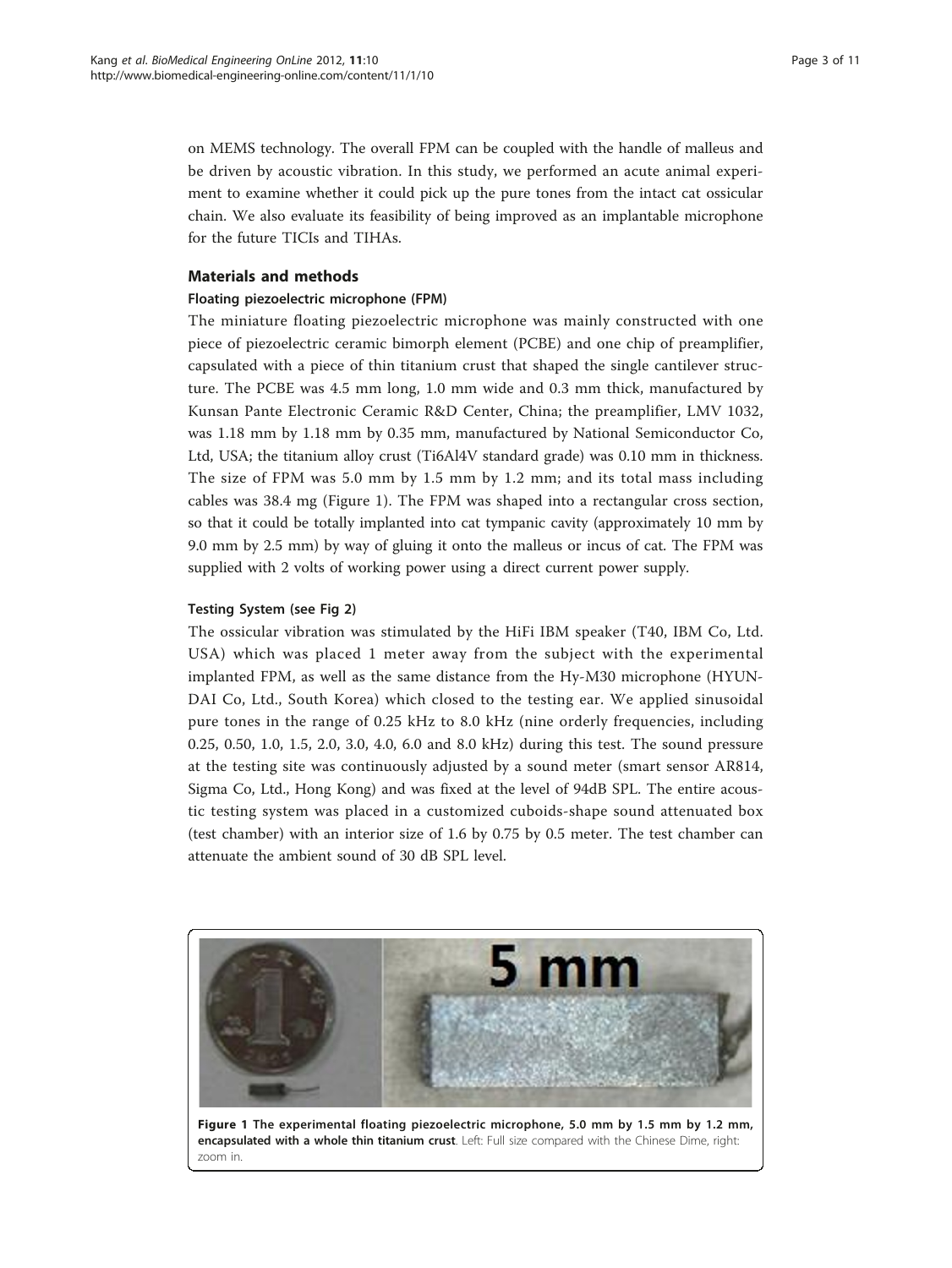<span id="page-3-0"></span>

# Animals

Experimental protocols were reviewed and approved by the Fudan University Animal Care and Use Committee. Five adult cats, weighing between 2.3 and 3.1 kg, were purchased from licensed suppliers (Shanghai Fenxian Experiment Animal Company). The reasons for using cats as our model are as follows: (1) cat cochlear morphology and auditory central nervous system are similar to those of humans; (2) cats can withstand long-term anesthesia reasonably well; (3) procedures for cat middle ear surgery are well established in this laboratory; (4) many citations on cat auditory physiology are available [[2\]](#page-9-0) and (5) cats have a human-like hearing range (coverage of 50 Hz- 65 kHz) [[20,21](#page-10-0)].

# Surgical Procedure

Animals were initially anesthetized with 0.5 ml/kg ketamine mixed with 7.5 mg/kg xylazine by the intramuscular injection into the hindlimb. Once the animal was fully anesthetized, with the guidance of an operating microscope (KARL KAPS GmbH, Germany), the skin and the musculature around the pinna were dissected. The posterolateral surface of the bulla was opened to expose the tympanic cavity, tympanic membrane and the ossicular chain. Then, the FPM was inserted the cat tympanic cavity and then was glued onto the handle of the malleus (Figure [3](#page-4-0)) by instant curing glue (AA201, Made by Japan). The skin of the dissection was stitched by pre-stitching 4-0 silk thread. The wires of the FPM were connected to an external recording computer, and a direct current power supply (YJ56-30V/2A, Shanghai Huguang Electronic Apparatus Co, Ltd., China) with a steady 2.0 volt power supply. After this test, the FPM was removed from the handle of cat malleus, and afterwards, hung into the tympanic cavity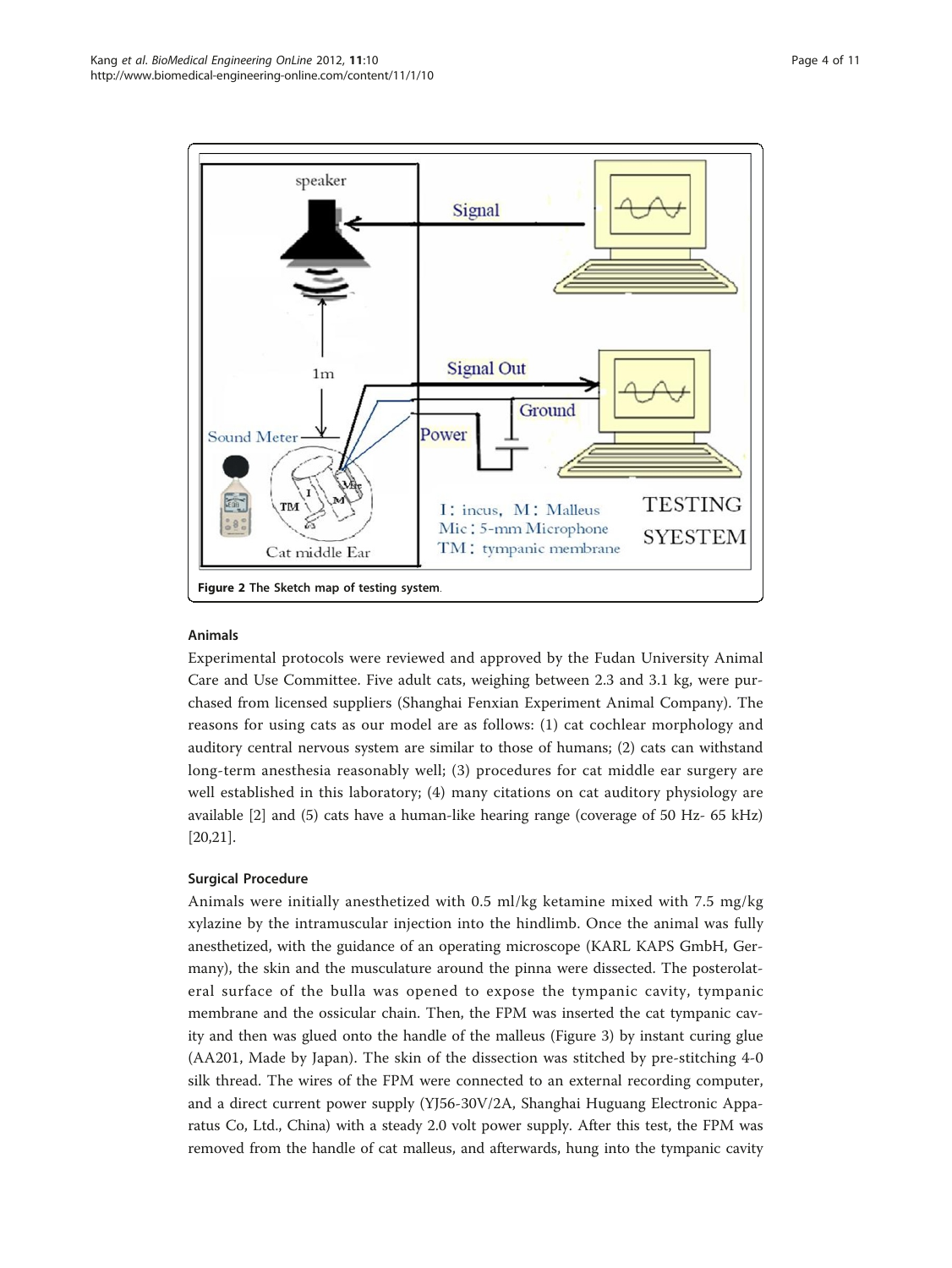<span id="page-4-0"></span>

without disturbing the ossicular chain, tympanic membrane and other structures in cat middle ear. The negative control group test was followed.

# Testing Procedure

The ambient noise was about 51 dB SPL, and less than 30 dB SPL in the sound attenuated box. The speaker was placed 1 meter away from the auricle of the cat, playing pure tones orderly from 0.25 to 8.0 kHz. The FPM and the Hy-M30 microphone simultaneously picked up these acoustic signals (At the detecting site, the sound pressure of testing pure tone was kept at the level of 94 dB SPL). These output signals were then sent to the recording computer to be saved as .wav files using Cool Edit 2.1 software.

# Recording and statistical analysis

In this test, we aim at checking the feasibility that the FPM detects acoustic signal from the vibrating cat ossicular chain, not the accurate sensitive value. Therefore, it should be verified by calculating and analyzing the comparable microphone output values (dB) across all the test groups. Each pure tone was played in 5 seconds and repeated five times. The average microphone level outputs of the FPM and the Hy-M30 were calculated. The sensitivities were defined as dB values (The dB value here means microphone level output. 0 dB is equal to 1 volt according to the recorded software, Cool edit Pro 2.1). The sensitivity and frequency response obtained from the FPM were then compared with those obtained from the external HiFi microphone by using a two way repeated measures ANOVA (two factors, i.e., frequency and group were analyzed) with Sigmastat® 3.1 statistic software.

# Results

During all the testing procedures the level of ambient noise was less than 30 dB SPL inside the test chamber (Figure [4](#page-5-0)). In five animals, 8 ears (5 left and 3 right) had the FPM successfully attached (glued) the handle of the malleus. In these same ears the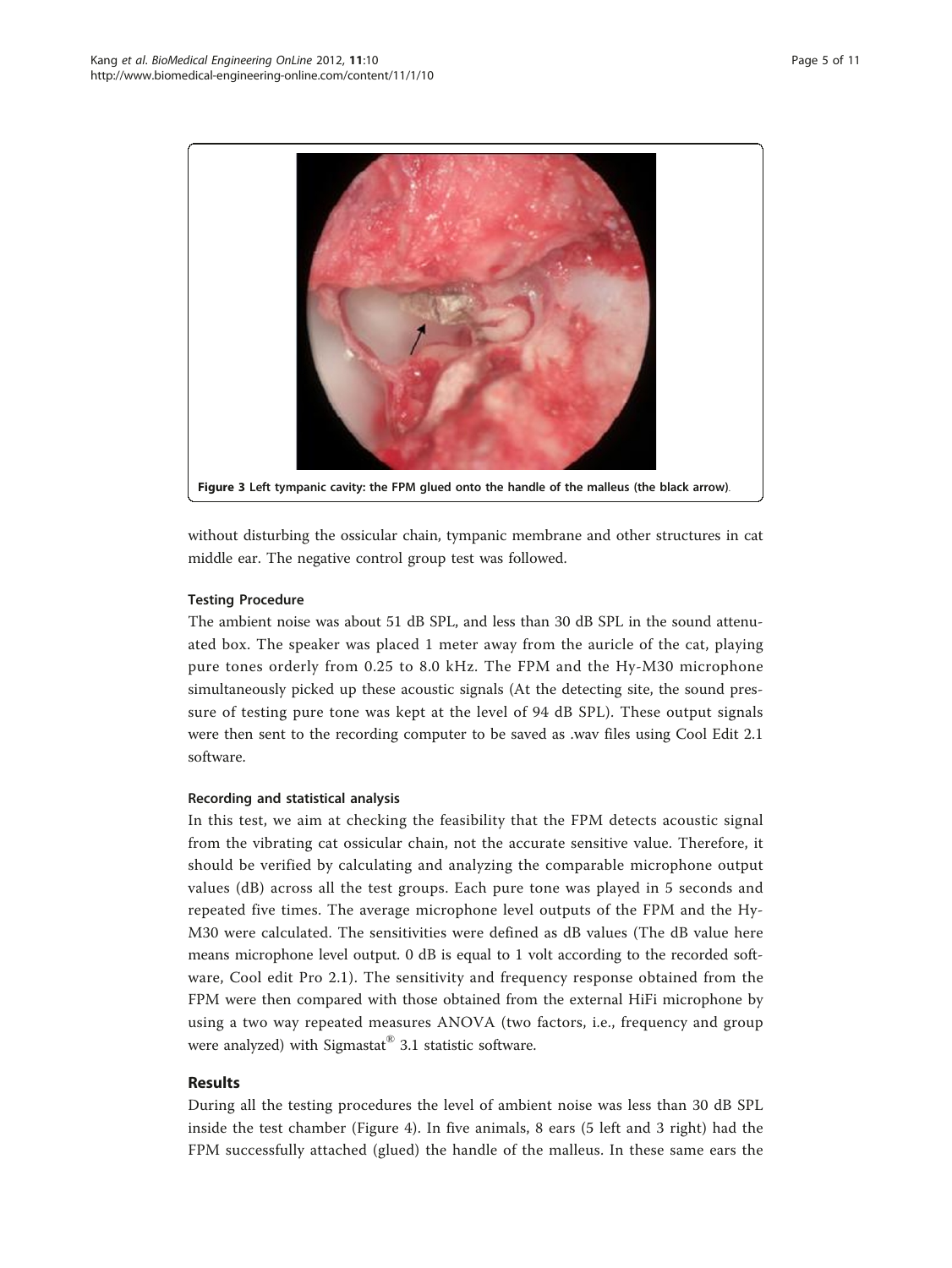<span id="page-5-0"></span>

FPM was also successfully hung into the tympanic cavity. During the testing time (2-4 hours), every cat sustained normal heart rate and respiratory rhythm.

# Output from the group of FPM on Malleus (Experiment group)

The mean microphone level outputs of the experiment group are presented in Table 1. The FPM picked up all testing signals above 1.5 kHz, whereas low frequency outputs below 1.0 kHz were masked by noise. The FPM at the experimental condition presented an approximately flat FRC above 2.0 kHz (Figure [5\)](#page-6-0).

#### Output from the group of FPM in Tympanic Cavity (Negative Control group)

The mean outputs of the negative control group are presented in Table 1. The FPMs of this group picked up weak signals only at frequencies above 2.0 kHz, while almost masked in noise. No more than -39 dB outputs were recorded below 2.0 kHz (Figure [5](#page-6-0)).

# Output from the group of Hy-M30 Microphone (Positive Control group)

The mean outputs of this group in vitro are presented in Table 1. Near the testing ear, the Hy-M30 microphone picked up all testing signals across nine frequencies. The group presented a flat frequency response curve (FRC), with a sensitive acoustic pickup, but a slight inefficiency at 3 kHz, 6 kHz and 8 kHz (Figure [5\)](#page-6-0).

#### Table 1 The mean microphone level outputs (dB) of the FPM and Hy-M30 microphone

| Frequency(kHz)         | 0.25      | 0.50     | 1.0      | 1.5      | 2.0      | 3.0      | 4.0      | 6.0      | 8.0      |
|------------------------|-----------|----------|----------|----------|----------|----------|----------|----------|----------|
| FPM in vitro $*$       | $-18.62$  | $-1994$  | $-1647$  | $-16.28$ | $-14.14$ | $-16.32$ | $-22.87$ | $-26.55$ | $-22.82$ |
|                        | (0.4763)  | (0.7088) | (0.5252) | (0.4966) | (0.5598) | (0.6594) | (0.6118) | (0.7719) | (0.8877) |
| <b>FPM</b> on malleus  | $-49.2$ 0 | $-50.77$ | $-35.83$ | $-25.87$ | $-16.59$ | $-16.45$ | $-23.67$ | $-28.86$ | $-22.42$ |
|                        | (1.81)    | (1.749)  | (2.208)  | (1.517)  | (1.836)  | (1.223)  | (1.894)  | (1.146)  | (1.868)  |
| FPM in tympanic cavity | $-52.21$  | $-52.51$ | $-53.15$ | $-50.26$ | $-44.96$ | $-42.77$ | $-39.60$ | $-40.32$ | $-42.23$ |
|                        | (0.7639)  | (0.4267) | (0.6175) | (0.1644) | (0.5878) | (0.6612) | (0.3746) | (0.2733) | (0.6295) |
| Hy-M30 Mic             | $-16.36$  | $-1131$  | $-14.19$ | $-11.39$ | $-7.161$ | $-15.46$ | $-8.957$ | $-21.58$ | $-23.26$ |
|                        | (0.3785)  | (0.4782) | (0.2405) | (0.4088) | (0.1995) | (0.3006) | (0.3065) | (0.3694) | (0.5330) |

\* Mean microphone level outputs of the group of FPM in vitro were quoted from our previous work (see the reference [[18\]](#page-10-0)). Here the dB value means microphone level output. 0 dB is equal to 1 volt; the standard deviation of each condition was placed into the bracket.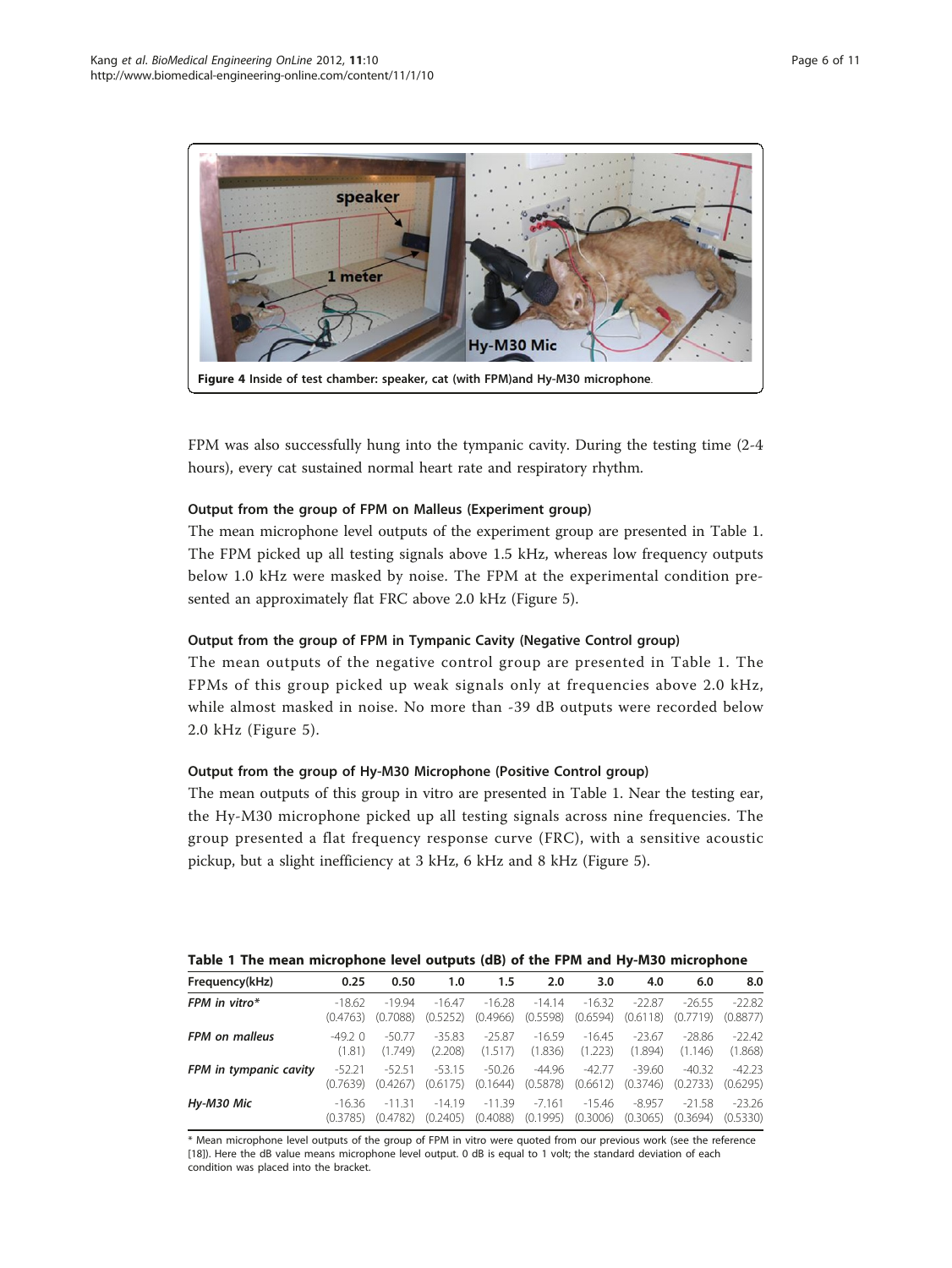<span id="page-6-0"></span>

#### Output from the group of FPM in Vitro (previous work, quoted from [[18](#page-10-0)])

The FPM was tested in our previous experiments. The data (quoted from the reference [[18\]](#page-10-0)) had presents its good electroacoustic effect. In this previous work, it was glued onto the wind cap of the IBM speaker (T40, IBM Co, Ltd. USA) in the test chamber with the instant AA201 glue. This configuration allowed for acoustic vibrations to be picked up from the wind cap similarly to how they would be picked up from the cat ossicular chain. On the surface of the wind cap, the sound pressure level of the testing pure tone was kept at 94 dB SPL. The mean microphone level outputs of this group in vitro are quoted from the reference [[18\]](#page-10-0), as shown in Table [1](#page-5-0) and Figure 5. The FPM in vitro picked up efficiently the pure tones, and presented a flat FRC.

#### Comparable Analysis

Of the four groups, the Hy-M30 microphone group (positive control group) picked up acoustic vibrations most efficiently, whereas the group in vitro (quoted from the previous experiment [[18\]](#page-10-0)) presented the flattest FRC. For the group of the FPM glued onto the malleus (experiment group), an approximately flat FRC was observed above 2.0 kHz, as did the in vitro test, but low efficacy below 1.0 kHz. For the group in tympanic cavity (negative control group), only weak acoustic signals were detected and almost masked by background noise.

The two way repeated measures ANOVA, across the experiment group and two control groups, shows that the difference in the mean output values among the different frequencies is greater than would be expected by chance after allowing for effects of differences in testing group (F[8,112] = 688.330, P < 0.0001); the difference in the mean output values among the different groups is greater than would be expected by chance after allowing for effects of differences frequencies (F[2,112] = 17506.226, P < 0.0001); the effect of different frequencies depends on what group is present (F  $[16,1112] = 422.426$ ,  $P < 0.0001$ ). In other words, the positive control group (Hy-M30) Microphone) has greater efficacy than the experiment group (FPM on malleus). The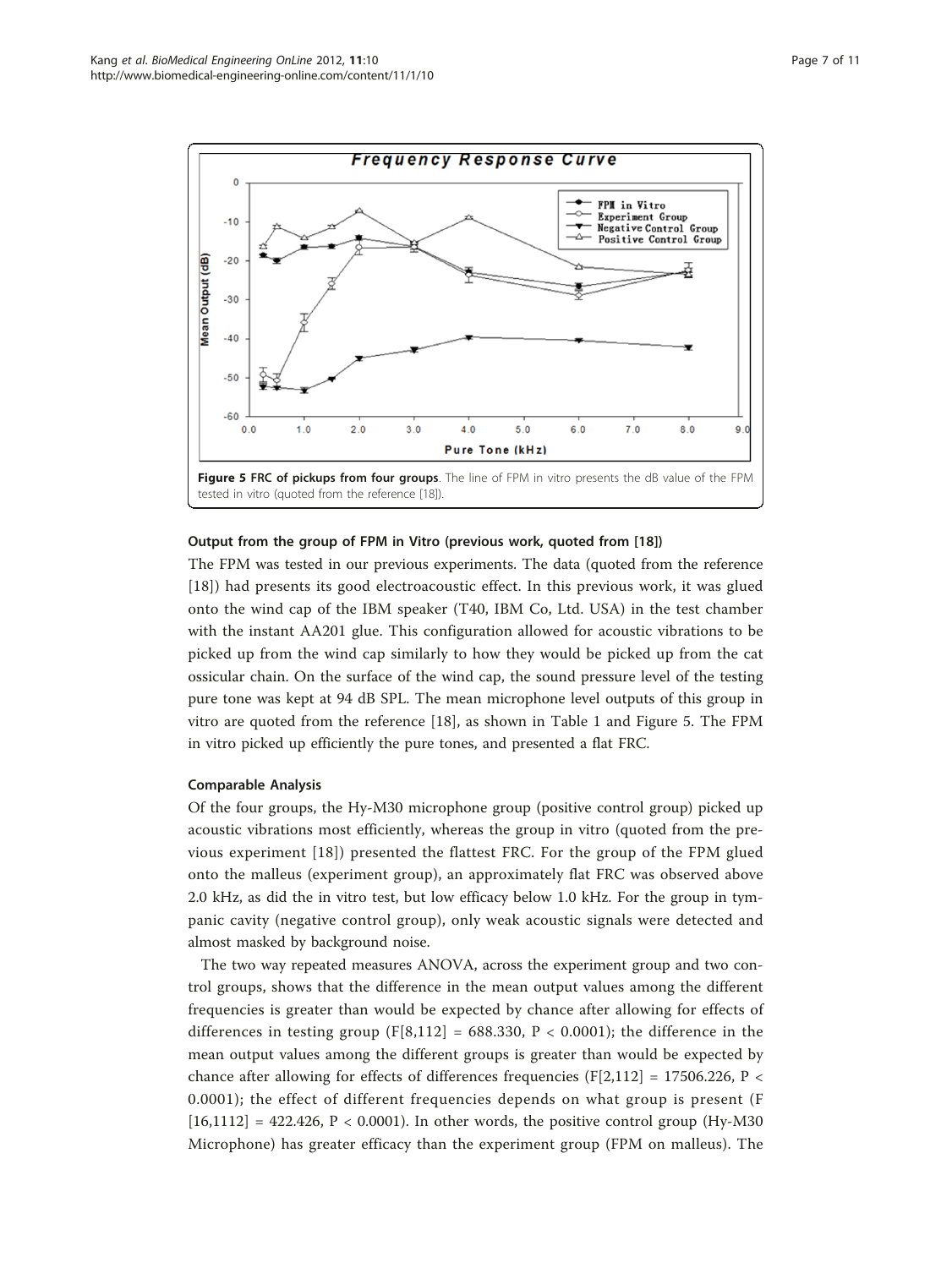latter is also greater than the negative control group (FPM in tympanic cavity). However, the experiment group is able to pick up the similar outputs compared with the positive control group at 3 kHz and 8 kHz (t = 1.884, p = 0.062; t = 1.597, p = 0.113, respectively).

For the group of FPM on malleus and the group of FPM in vitro, although there is a statistically significant interaction between different frequency pure tones and groups  $(F [8,56] = 370.347, P < 0.001)$ , the two groups present similar outputs at the frequencies of 3 kHz, 4 kHz and 8 kHz (t = 0.205, p = 0.839; t = 1.200, p = 0.235; t = 0.601,p  $= 0.550$ , respectively). The different outputs between them mainly are at the low frequencies (0.25 kHz to 1.5 kHz).

#### **Discussion**

Middle ear implantable microphones have been under investigation nearly for 30 years [[22\]](#page-10-0). Due to the implantable electromagnetic or piezoelectric drivers of semi and totally implantable middle ear hearing devices, for the resultant reverse mode, many prototypes of implantable microphones are under improvement. One method of improvement is by way of electromagnetic transform between the implanted coil and magnet mainly coupled with ossicular chain [[23](#page-10-0)-[26\]](#page-10-0). Another is using the electroacoustic effect of piezoelectric ceramic to pick up the vibration of tympanic membrane and ossicles [[22,27-32\]](#page-10-0). However, a substantial inherent flaw still needs to be amended for their conventional designs. One major challenge is the surgical inconvenience of fixing them, and the interspace of the middle ear cavity to accommodate them in relation to their separate unit structure (e.g., the preamplifier is isolated from acoustic vibration pickup). Moreover, for electromagnetic microphone, its magnetic effect poses the limitation on the availability to perform MRI scan.

It is necessary to develop a miniature unibody microphone to overcome these limitations documented above. This study proposes a novel design. The thin titanium crust encapsulates all components to integrate a unibody structure to ensure good biocompatibility and convenient fixation. In addition, in order to match the geometry of the human narrow tympanic cavity and tiny ossicular chain, the experimental FPM needs to have a miniature size of no more than 6.0 by 4.0 by 2.0 mm. Owing to the remarkable progress in high efficient electroacoustic piezoelectric ceramics; the cantilever structured bimorph has been developed to meet this strict requirement. Even a small piece of bimorph which measures 2.0 by 0.6 by 0.2 mm can pick up all the audible vibration ranged from 250 Hz to 8.0 kHz with a sensitive flat frequency response curve (FRC) [\[18](#page-10-0)]. Physical mechanical theory states that the length and mass of a transducer determine its resonance frequency in such way that a short transducer would have a higher resonance frequency than a longer transducer of similar mass [[33](#page-10-0)]. In other words, the shorter piezoelectric ceramic bimorph element (PCBE) has a higher resonance (beyond 20 kHz), this ensures it pick up a flat frequency response. But paradoxically, the smaller in size the PCBE is, the less pickup it detects, because there is a direct relationship between the size of the PCBE and its electric output. There need to be a tradeoff between the size of the PCBE and its acoustic output, in order to design such a miniature implantable FPM. Therefore, we designed this FPM with a size of 5.0 by 1.5 by 1.2 mm.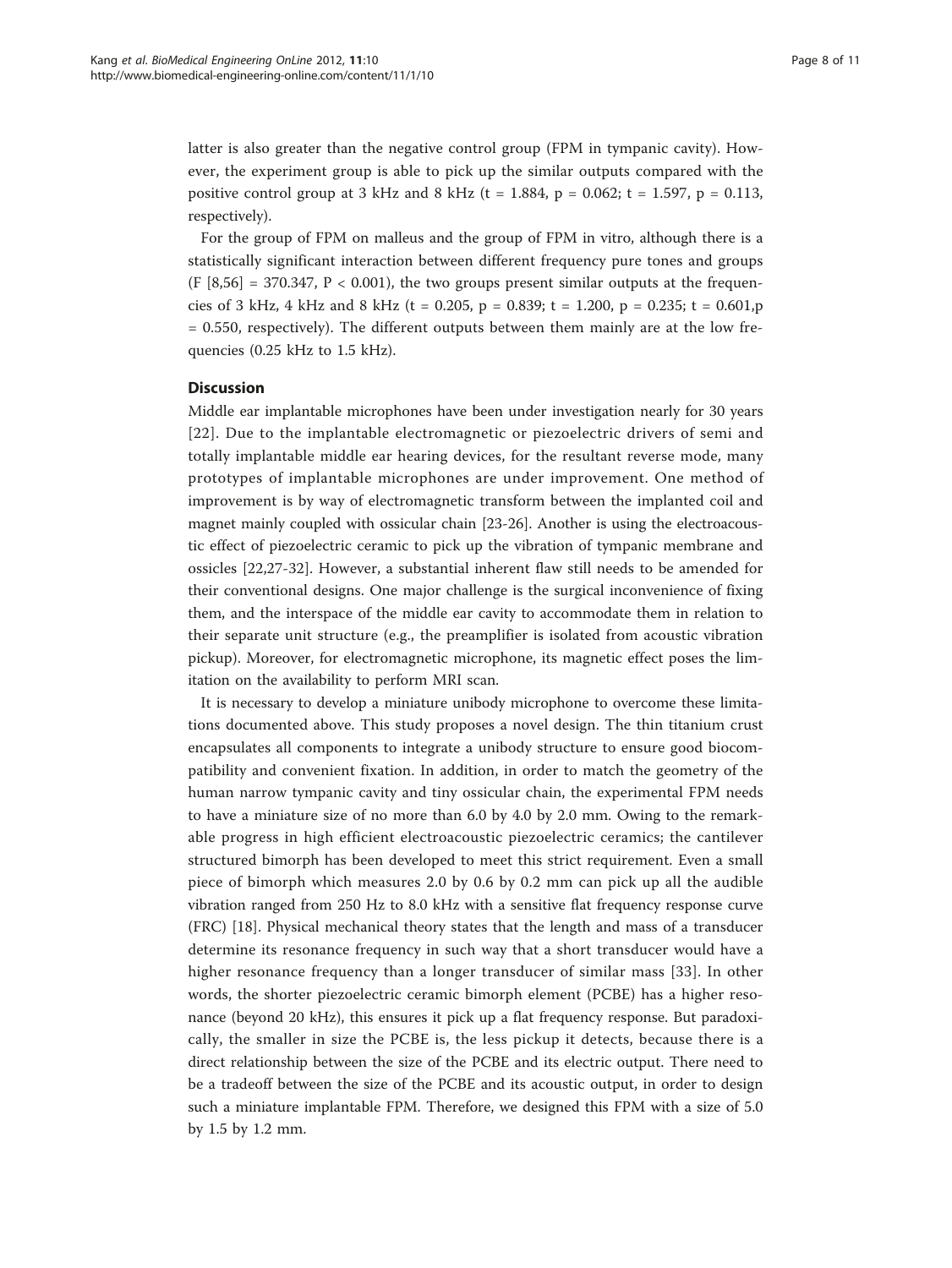The acute animal experiment shows that the FPM can be totally implanted into the cat tympanic cavity by way of gluing it onto the handle of malleus. Its unibody structure provides a convenient surgical fixture, and its miniature size saves enough space to accommodate and freely vibrate it without disturbing the ossicular chain in the narrow cat tympanic cavity.

We set up four groups to check the feasibility that the FPM detects the acoustic vibration from the ossicular chain. In this work, we performed three group tests. We quoted the data of the FPM in vitro group [\[18](#page-10-0)] in order to testify its good electroacoustic performance. While for the comparable analysis of the data between the negative control group and the experiment group, it explains the pickup detects from the cat vibrating ossicles, not from tympanic cavity. The control group is used to compare the sensitivity of the FPM.

The FMP in vitro can sensitively pick up pure tones ranging from 0.25 kHz to 8.0 kHz, with a flat FRC [[18\]](#page-10-0). When implanted into the cat tympanic cavity, it still detected a similar flat FRC at high frequencies above 2.0 kHz. However, the FPM presents an inefficient output at low frequencies, particularly below 1.5 kHz. We postulated that above difference is due to the different coupling site. Since the mass of the FPM (38.4 mg) was entirely glued onto the handle of the cat malleus which mass was only 17 mg, the overloading mass inevitably increased its stiffness so that the vibration of the whole intact ossicular chain was decreased especially at low frequency acoustic signal [\[34](#page-10-0)].

Despite its output in vitro or in vivo test presents a flatter FRC than that of the exterior HiFi Hy-M30 microphone at the high-frequency test, the FPM shows less sensitivity compared to the latter. Four drawbacks may contribute to the experiment results. Firstly, the prototype mass (including wires) of 38.4 mg which is heavier than the cat ossicles (malleus, 17 mg; incus, 3.5 mg; stapes, less than 1.0 mg) [[18\]](#page-10-0). The overloading mass hugely disturbs the acoustic vibration of eardrum-ossicles system at low frequencies [[22,35,36](#page-10-0)], so that the FPM was unable to record them sensitively. Secondly, the coupling way of gluing the FPM onto the handle of malleus didn't ensure a firm junction between the FPM and the ossicles. This partly constricts the vibrating sensitivity of FPM [[18,37\]](#page-10-0). Thirdly, there might be a damping effect of the long interconnecting wires between the microphone and the power supply, the ground line, the output line, These connections could add measurably to the system, dampen the malleus response, increase stiffness and severely curtail the low frequency response. Lastly, the present experimental FPM was manufactured by hand in many procedures of integrating its vibrator and the pre-amplifier, as well as encapsulating. This manufacturing limitation decreases its acoustic sensitivity and precision. This also explains that its pickup contains the strong background noise [[38,39](#page-10-0)].

Many remarkable progresses have been achieved in the fields of advancing piezoelectric ceramic and micro-electromechanical systems (MEMS) technology. The implementation of advancing piezoelectric ceramic and MEMS technology can be helpful to design more efficient implantable FPMs with high accuracy and resolution [[31,40,41](#page-10-0)]. Moreover, it can further minimize the shape of the FPMs, and increase their ability to detect acoustic vibrations from the ossicular chain by lowering its loading mass. Also, a convenient micro-surgical fixation device incorporated with the unibody FPM might ensure a firm junction between the FPM and the ossicles.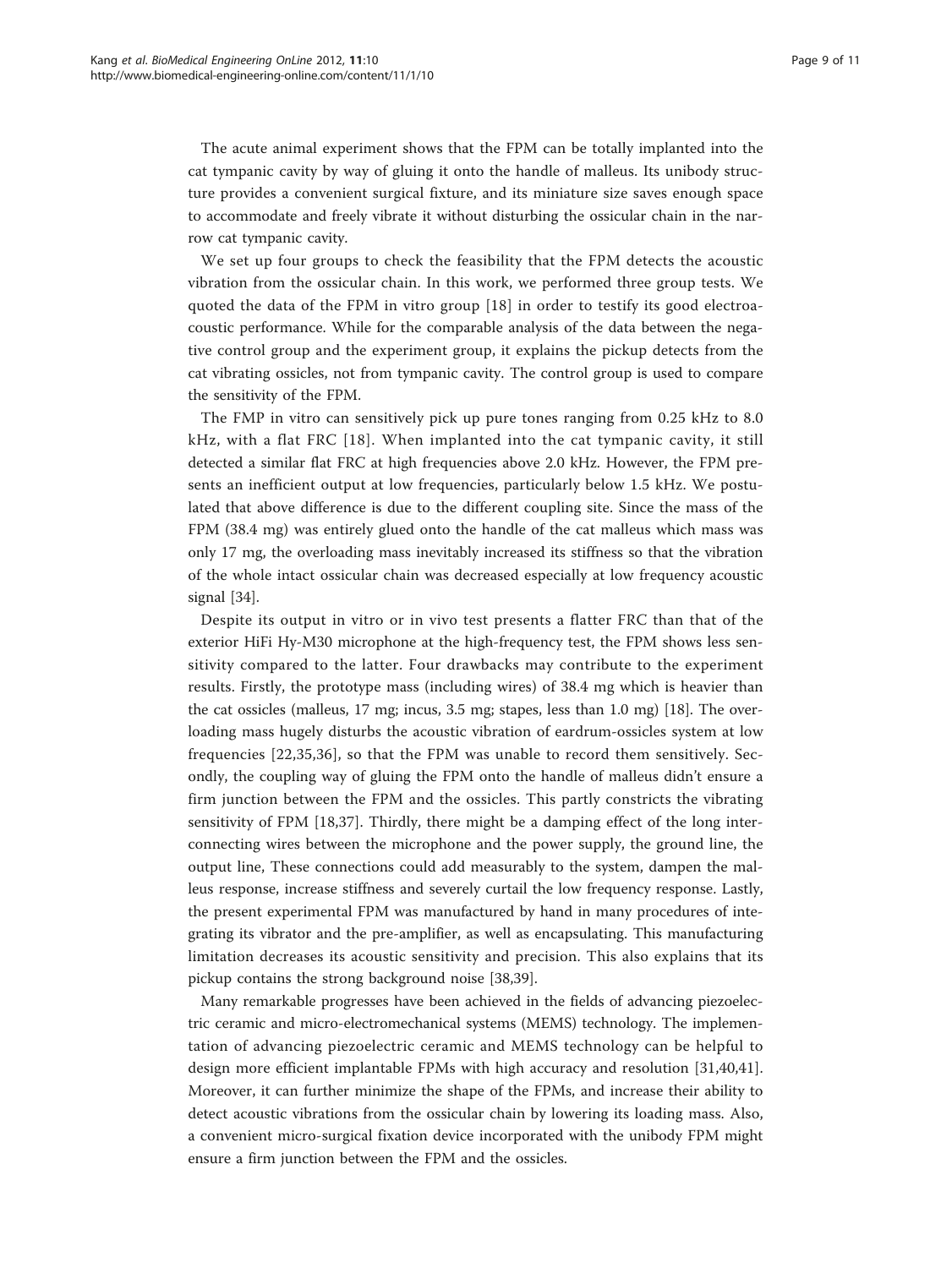<span id="page-9-0"></span>However, the FPM may still encounter, to a mild extent, acoustic loss particularly at frequencies below 1.0 kHz, because of the impossibility of eradicating its mass loading effect entirely. Fortunately, a lot of powerful signal processing strategies assist in compensating and restoring its output to original acoustic signal to a great extent. In our previous study [\[18](#page-10-0)], the distortion was recovered partly by using the strategies of bandpass filtering and wide range dynamic range compression [\[42,43\]](#page-10-0).

#### Conclusion

In this study, the prototype FPM glued onto the intact cat ossicular chain could sensitively pick up the frequencies above 2.0 kHz with a relative flat frequency response curve, and a huge loss below 1.0 kHz due to its overloading mass. It is feasible to develop such an implantable microphone by minimizing its shape and reducing its weight. Improvements in advanced material science and MEMS technology, as well as signal processing technology, will allow the FPM to be continuously developed into a practical implantable microphone for the future TIHAs and TICIs.

#### List of abbreviations

FPM: Floating piezoelectric microphone; TICI: totally implantable cochlear implant; TIHA: totally implantable hearing aids; PCBE: piezoelectric ceramic bimorph element; FRC: frequency response curve; MEMS: micro-electromechanical systems

#### Acknowledgements

This study was supported by the National Natural Science Foundation of China (Project # 30973303, 81170926), Shanghai Municipal Natural Science Foundation (Project # 08441900300), Fudan University Postgraduate Innovation Fund, and Fudan University Financing Plan for Doctoral Student Short-term International Visiting Research. We would like to thank Dr. Hai-dong Xu for his kind help of acoustic analysis, and electronic engineer Bin Jiang for his creative advice of manufacturing the prototype floating piezoelectric ceramic microphone, and Au.D. Elizabeth Eskridge (postdoctoral fellow at House Ear Institute, CA 90057, USA) for her great help of language support.

#### Author details

1 Department of Otorhinolaryngology, Head & Neck Surgery, the First Affiliated Hospital, Chongqing Medical University. Chongqing, PR China, 400016. <sup>2</sup>Department of Otology and Skull Base Surgery, Shanghai Eye, Ear, Nose & Throat Hospital, Fudan University; and Hearing Laboratory, Ministry of Public Health, Shanghai, PR China, 20031. <sup>3</sup>Kunsan Pante Electronic Ceramic R&D Center, Suzhou, Jiangsu Province, PR China, 215300.

#### Authors' contributions

FLC, HYK and NG have made substantial contributions to the conception and design, acquisition, analysis and interpretation of data. KJ, TZP and ZG have made substantial contributions in analysis and interpretation of data. All authors were involved in drafting the manuscript. All authors read and approved the final manuscript.

#### Competing interests

The authors declare that they have no competing interests.

#### Received: 21 June 2011 Accepted: 22 February 2012 Published: 22 February 2012

#### References

- 1. Fraysse B, Lavieille JP, Schmerber S, et al: [A multicenter study of the Vibrant Soundbridge middle ear implant: early](http://www.ncbi.nlm.nih.gov/pubmed/11698825?dopt=Abstract) [clinical results and experience.](http://www.ncbi.nlm.nih.gov/pubmed/11698825?dopt=Abstract) Otol Neurotol 2001, 22:952-961.
- 2. Cohen N: The totally implantable cochlear implant. Audiol Neurootol Ear and hearing 2007, 28(2 Suppl):100-101.
- 3. Chi FL, Wu Y, Yan QB, Shen YH, Jiang Y, Fan BH: [Sensitivity and fidelity of a novel piezoelectric middle ear](http://www.ncbi.nlm.nih.gov/pubmed/19707040?dopt=Abstract)
- [transducer.](http://www.ncbi.nlm.nih.gov/pubmed/19707040?dopt=Abstract) ORL J Otorhinolaryngol Relat Spec 2009, 71(4):216-20.
- 4. Jenkins HA, Pergola N, Kasic J: [Anatomical vibrations that implantable microphones must Overcome.](http://www.ncbi.nlm.nih.gov/pubmed/17534199?dopt=Abstract) Otol Neurotol 2007, 28(5):579-88.
- 5. Haynes DS, Young JA, Wanna GB, Glasscock ME: [Middle ear implantable hearing devices: an overview.](http://www.ncbi.nlm.nih.gov/pubmed/19762429?dopt=Abstract) Trends Amplif 2009, 13(3):206-14.
- 6. Ko WH, Zhu WL, Kane M, Maniglia A: Engineering principles applied to implantable otologic devices. Otolaryngology Clinics of North America 2001, 34:299-314.
- 7. Zhang NX, Yang Y, Wu XM, Ren TL, Liu LT: Influence of stress on the performance of PZT thin films for microphone application. INTEGRATED FERROELECTRICS 2005, 69:315-322.
- 8. Dormer KJ, Gan RZ: Biomaterials for implantable middle ear hearing devices. Otolaryngology Clinics of North America 2003, 34:289-97.